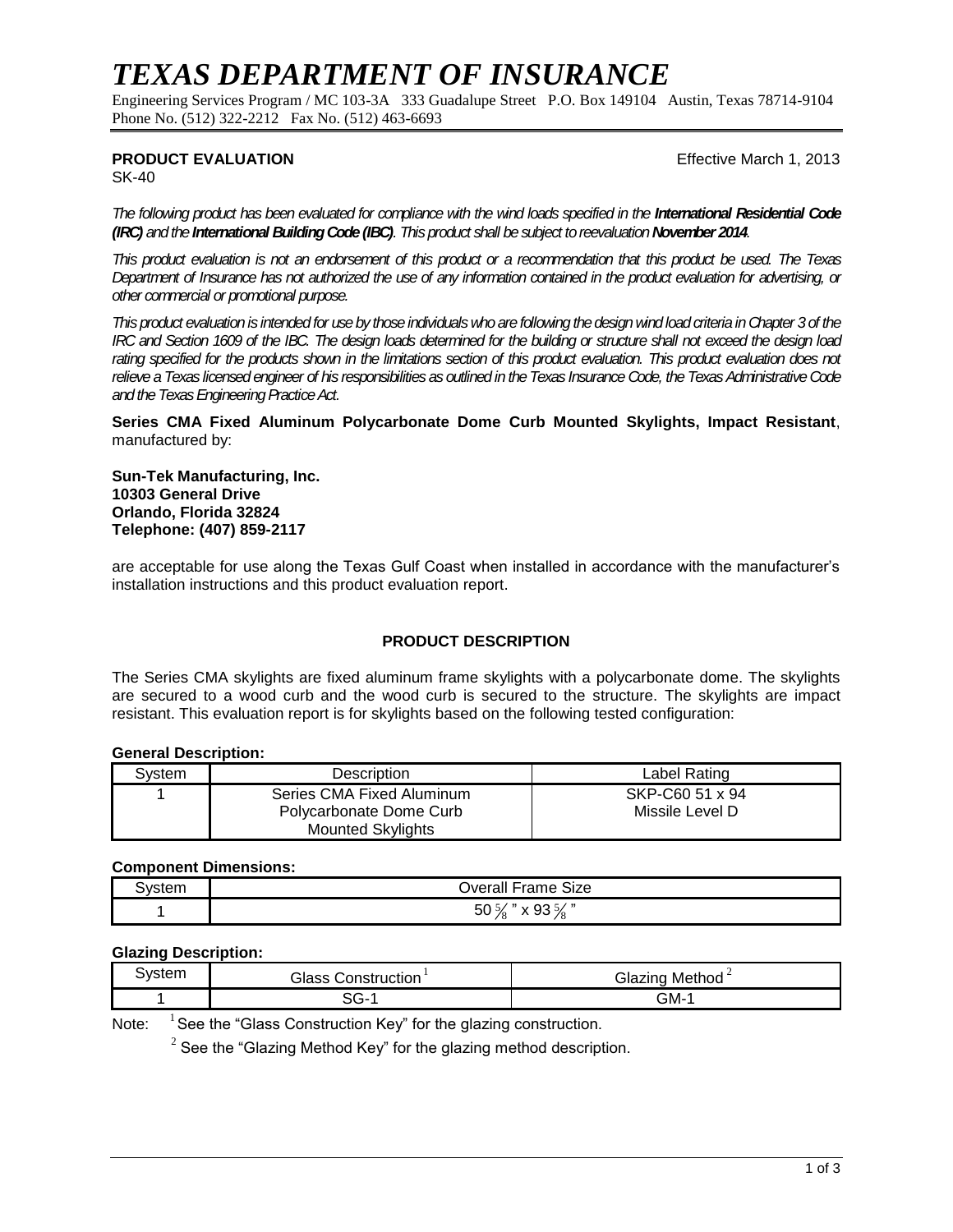#### **Glass Construction Key:**

SG-1: The skylight is glazed with 0.118" outer polycarbonate dome and a 0.080" inner polycarbonate dome.

#### **Glazing Method Key:**

GM-1: The outer polycarbonate dome and the inner polycarbonate dome are sealed together using Dow #1205 silicone sealant.

**Frame Construction:** The frame is constructed of 6063-T6 aluminum. The frame is miter cut and TIG welded.

**Reinforcement:** None.

**Hardware:** None.

**Product Identification:** A certification program label (NAMI) will be affixed to the skylight. The certification program label includes the manufacturer's name (**Sun-Tek Manufacturing, Inc.**); product name: **CMA Impact Rated Polycarbonate Fixed Skylight**; performance characteristics; the approved inspection agency (NAMI); and the following applicable standards: AAMA/WDMA/CSA 101/I.S.2/A440-05; ASTM E 1886-02/05, and ASTM E 1996-02/05.

#### **LIMITATIONS**

#### **Design pressures (DP):**

| ∋vstem | $\cdots$<br>Width<br>≅ (in…<br>Maximum | (in.,<br>Maximum<br>Heigh <sup>+</sup> | (psf)<br>Pressure<br>Desiar |
|--------|----------------------------------------|----------------------------------------|-----------------------------|
|        | ่วบ                                    | ◡<br>JU                                | $\sim$<br>юu                |

**Impact Resistance:** These skylight assemblies satisfy the Texas Department of Insurance's criteria for protection from windborne debris in both the **Inland I** zone and the **Seaward** zone. These skylight assemblies passed Missile Level D specified in ASTM E 1996-02/05. The skylight assemblies may be installed at any height on the structure as long as the design pressure rating for the assemblies is not exceeded. These skylight assemblies will not need to be protected with an impact protective system.

**Acceptance of Smaller Assemblies:** Identically built assemblies with dimensions equal to or smaller than those specified in this evaluation report are acceptable within the limitations specified in this evaluation report.

#### **INSTALLATION INSTRUCTIONS**

**General:** The skylight assembly shall be prepared and installed in accordance with the manufacturer's recommended installation instructions and this evaluation report. Detailed installation instructions and component drawings are available from the manufacturer.

**Installation:** The skylights shall be secured to a wood curb. The wood curb shall be minimum 2x Southern Yellow Pine dimension lumber. The wood curb and the attachment of the wood curb to the roof framing shall be designed to resist the design pressure of the skylight as specified in this evaluation report. The wood curb and the attachment of the wood curb to the structure shall be designed by a TDI appointed engineer licensed to practice in the State of Texas.

The skylight shall be secured to the wood curb with minimum No. 12  $\times$  2" screws. The fasteners are driven horizontally through pre-punched holes in the bottom edge of the aluminum skylight frame into the wood curb. Along the long dimension of the skylight, the fasteners shall be spaced approximately 4 inches from each corner and approximately 21  $\frac{3}{8}$  inches on center. Along the short dimension of the skylight, the fasteners shall be spaced approximately 4 inches from each corner and approximately 15